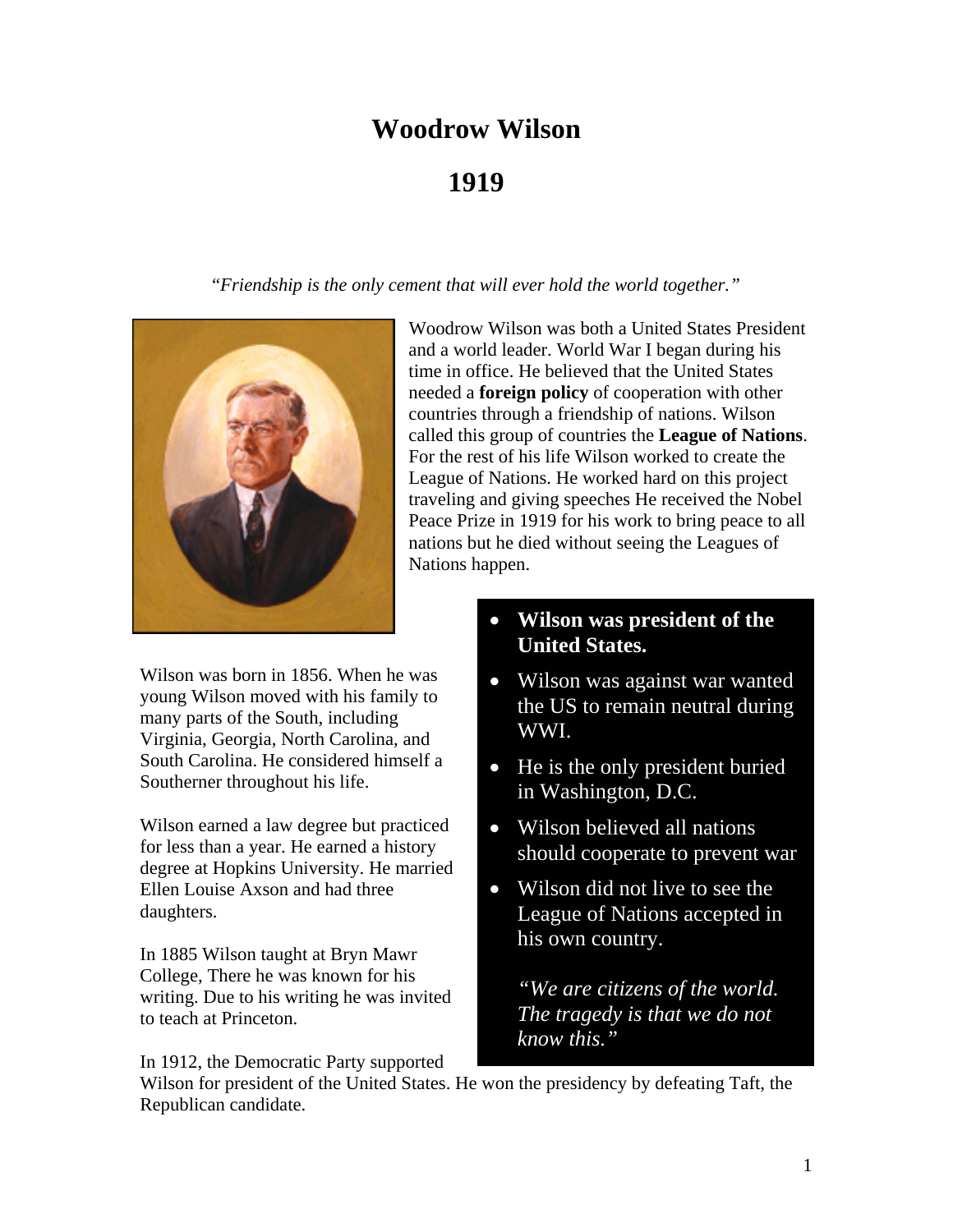In 1916 he was reelected with the slogan "he kept us out of war," His attempts to prevent the United States from going to war with Germany failed. He wanted the United States to be neutral and not fight in WWI.After several American passenger ships had been sunk by the Germans he signed a **declaration of war** against Germany on April 6, 1917.

Wilson wrote a list of ideas to help encourage a peaceful settlement to World War I. He shared his ideas in a speech known as the **Fourteen Points**.

The speech explained Wilson's belief of **self-determination**. This meant that each nation should have the power to **self govern** and not be ruled by other nations. In the speech he also encouraged the settlement of land ownership arguments between nations. The Germans accepted Wilson's terms for peace on November 11, 1918.

Wilson immediately traveled to Paris to help **mediate** for lasting peace. He campaigned for the League of Nations, an international organization that Wilson believed would help nations cooperate with each other and eliminate the need for future wars.

The United States Senate would not approve United States membership in the League of Nations. The Senate believed it would make the United States seem less powerful to other nations in case of another war. Wilson would not give up on his League of Nations and the ideal of international cooperation. He was unable to win over the Senate on the League of Nations and it was never accepted by the United States.

Wilson was awarded the 1919 Nobel Peace Prize, but his plan for the United States to join League of Nations was voted down by the Senate in 1920. He left the White House in March of 1921 and died in Washington, DC, on February 3, 1924. He is remembered for his efforts to create the League of Nations and his ideals to bring peace to the world.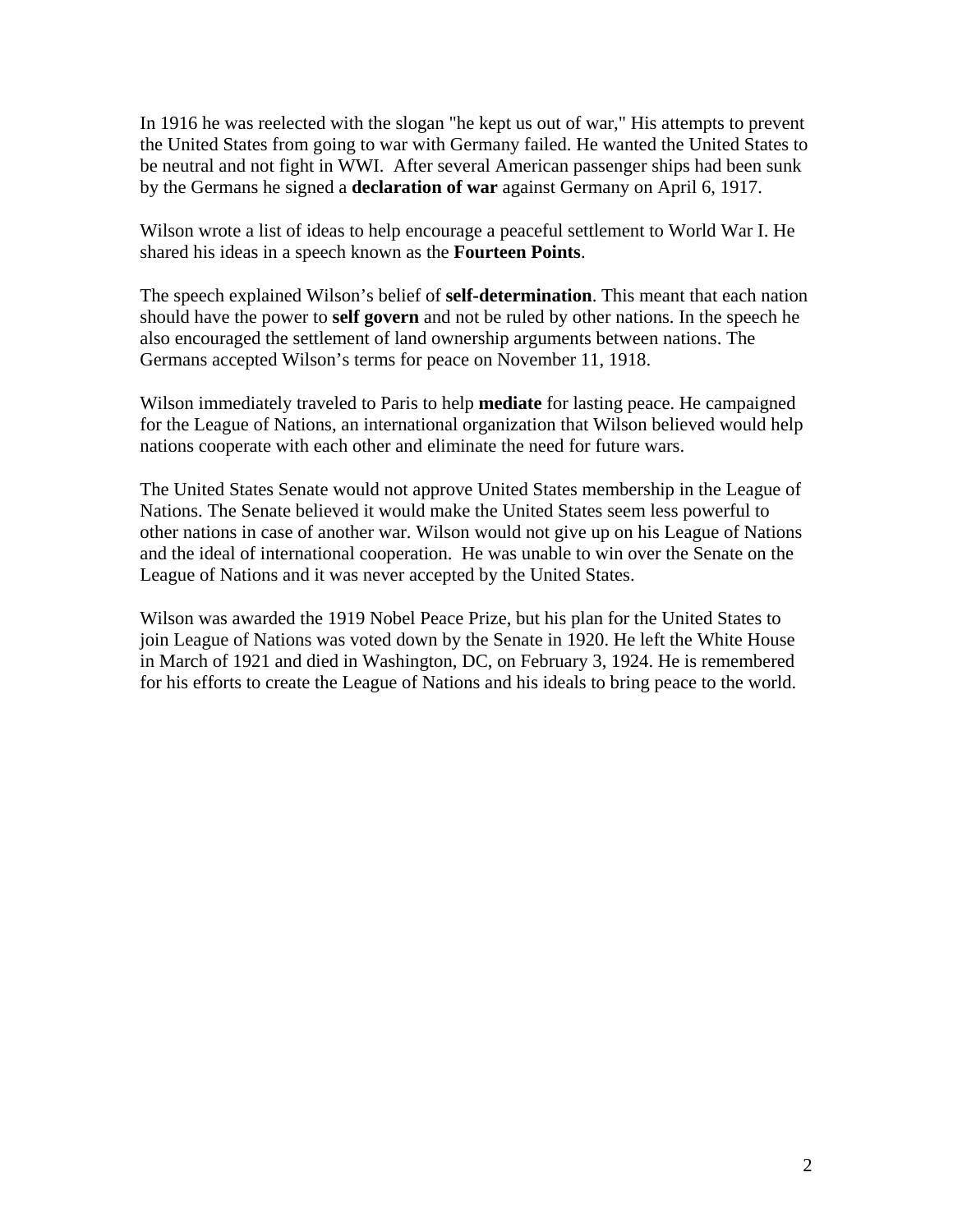#### **Classroom Activities**

#### **Woodrow Wilson**

#### **Introduction/Warm-Up:**

Think of a conflict in your life, community, or world (example: a fight between your friends, a community issue that has two sides.

What is it?

If you were the official leader to help resolve this conflict in a peaceful way, how would you resolve it?

Write a Peace Treaty that might help both sides work out their differences of opinion.

Look up the United Nations. What is the United Nations? How might it help when countries disagree?

#### **React to your favorite of the following Woodrow Wilson quotes:**

"We are citizens of the world. The tragedy is that we do not know this."

"Friendship is the only cement that will ever hold the world together."

"If you will think about what you ought to do for other people, your character will take care of itself.

#### **Discussion Questions**:

- 1. Wilson wanted to stay neutral in what war? (Level1)
- 2. What was one of the reasons the United States entered that war? (Level 2)
- 3. How did Wilson hope to prevent future wars among countries? (Level 2)
- 4. Why did the United States Senate refuse to become part of the League of Nations? (Level 3)
- 5. If the League of Nations had been accepted how might it have affected World War II? Vietnam? The Iraq War? (Level 3)